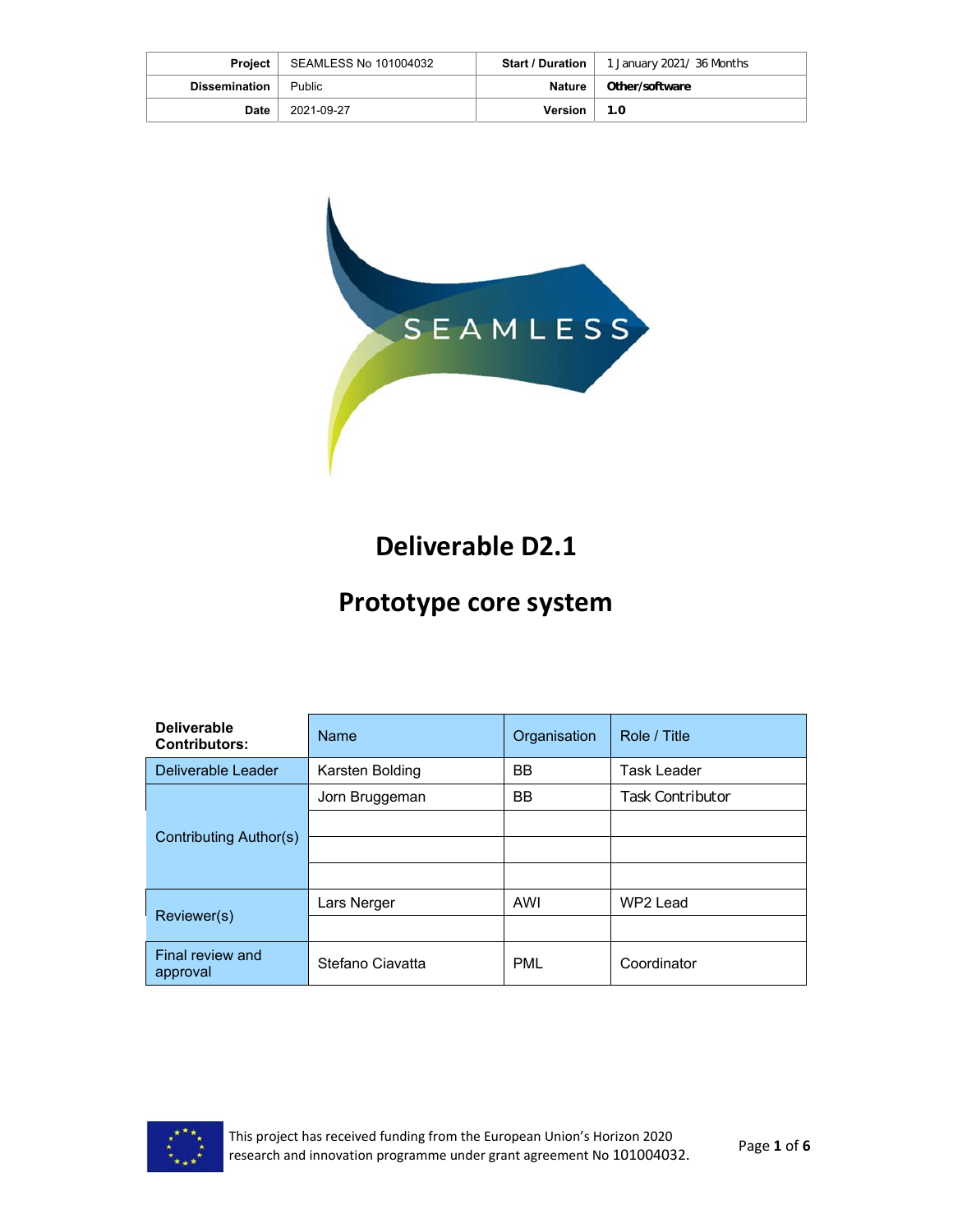| Project              | SEAMLESS No 101004032 | Deliverable | D <sub>2</sub> .1 |
|----------------------|-----------------------|-------------|-------------------|
| <b>Dissemination</b> | <b>Public</b>         | Nature      | Other/Software    |
| Date                 | 2021-09-27            | Version     | 1.0               |

### **Document History:**

| Release | 'Date | Reason for Change          | <b>Status</b> | <b>Distribution</b> |
|---------|-------|----------------------------|---------------|---------------------|
|         |       | Initial document, reviewed | Released      | Public              |

#### **To cite this document**

This document describes the current software status for the core infrastructure of the prototype. Please cite the software SEAMLESS Ensemble and Assimilation Tool (EAT) publicly available in the repository https://github.com/BoldingBruggeman/eat along with this report Deliverable D2.1 "Prototype core system"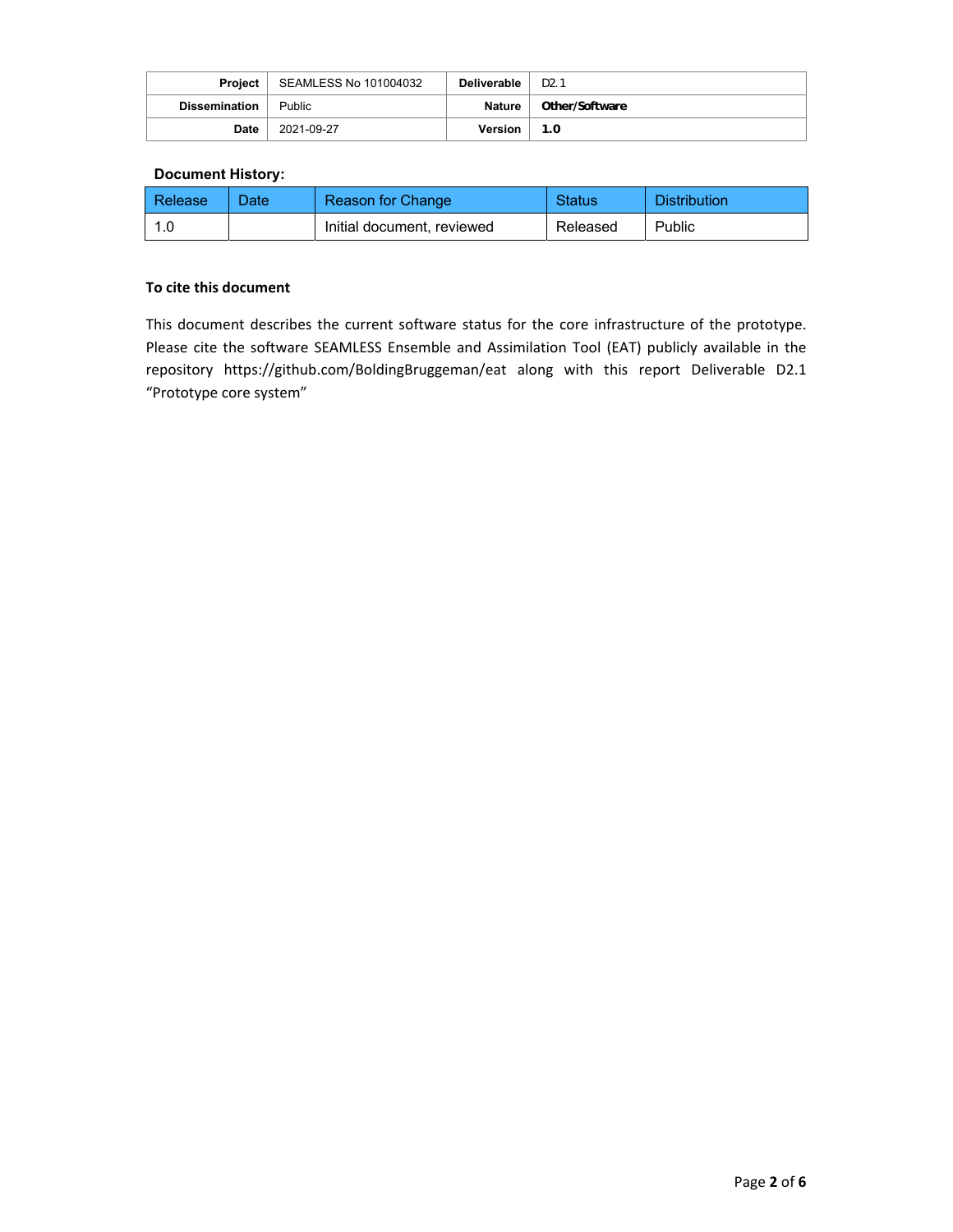| <b>Project</b>       | SEAMLESS No 101004032 | Deliverable | D <sub>2</sub> .1 |
|----------------------|-----------------------|-------------|-------------------|
| <b>Dissemination</b> | Public                | Nature      | Other/Software    |
| Date                 | 2021-09-27            | Version     | 1.0               |

### **TABLE OF CONTENTS**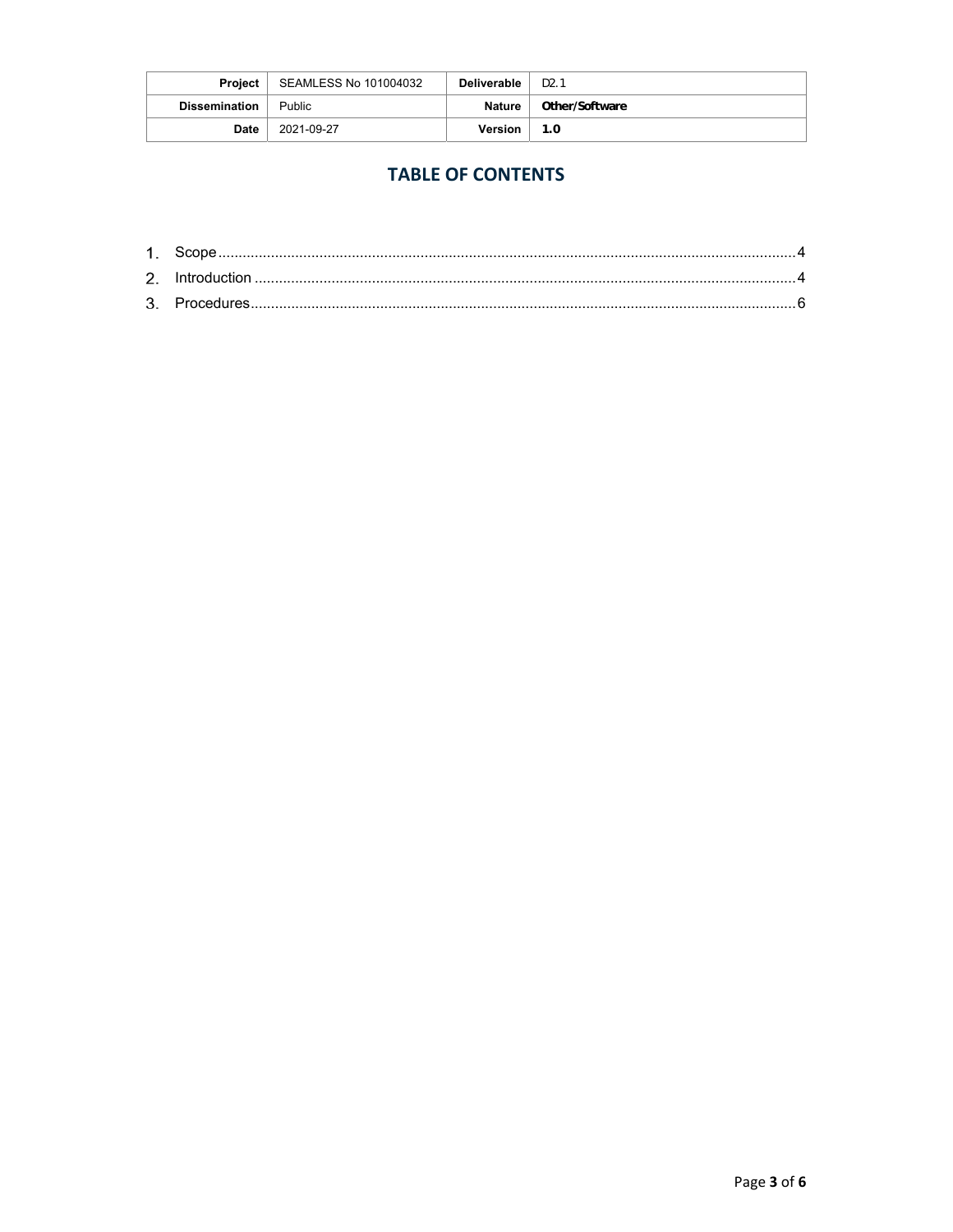| <b>Project</b>       | SEAMLESS No 101004032 | <b>Deliverable</b> | D2.1           |
|----------------------|-----------------------|--------------------|----------------|
| <b>Dissemination</b> | <b>Public</b>         | Nature             | Other/Software |
| Date                 | 2021-09-27            | <b>Version</b>     | 1.0            |

## **Scope**

Deliverable D2.1 is concerned with task 2.2 – Data assimilation functionality. Here it is in particular the subtask 2.2a – coupling of PDAF and GOTM (see below) providing the core infrastructure including documentation. Other subtasks of task 2.2, namely 2.2b – Implementation of simultaneous physical‐ BGC assimilation and 2.2c – Implementation of support for parameter estimation and correction by DA will be part of Deliverable D2.4 later in the project.

The deliverable is a software product with public availability from the GitHub repository https://github.com/BoldingBruggeman/eat. Further developments will be made available via the repository and will include developments in response to SEAMLESS partners using the software in other work packages.

This report provides a synthetic description of the back ground and design ideas. Any developer/user focussed documentation is provided as part of the Git repository.

# **Introduction**

The prototype core system is a software deliverable comprising? a coupled 1-dimensional physicalbiogeochemical model with data‐assimilation capabilities.

The software project is called SEAMLESS Ensemble and Assimilation Tool (EAT) and is public available on GitHub via - https://github.com/BoldingBruggeman/eat. EAT will be further developed during the course of the SEAMLESS project and the GitHub page will always have the authoritative version. EAT builds on other software projects - notably General Ocean Turbulence Model (GOTM https://gotm.net), Framework for Aquatic Biogeochemical Models (FABM - https://fabm.net) and the Parallel Data Assimilation Framework (PDAF – http://pdaf.awi.de) and integrates these different components into a software product capable of doing data-assimilation simulations for any GOTM configuration where observations are available.

EAT is intended as both a development platform for testing new assimilation methods and new biogeochemical models – but – also as a production ready assimilation system for realistic 1D setups.

In its most basic form EAT is a protocol for information exchange between the three components constituting a data-assimilation system  $-1$ ) the model, 2) the assimilation method and 3) the observation handler. EAT is also an implementation of the protocol for GOTM/FABM/PDAF and a proof of concept reimplementation of the PDAF 2D tutorial case. EAT maintains the different components separate and all information exchange is done via a thin software layer utilising the Message Parsing Interface (MPI) standard to do the actual sending and receiving of data. As all information exchange is done via MPI - and the different components are not linked together to form a monolithic executable – each of the components can be implemented in any programming language supporting MPI. As illustration – the observation handler for GOTM is implemented both in Fortran and Python.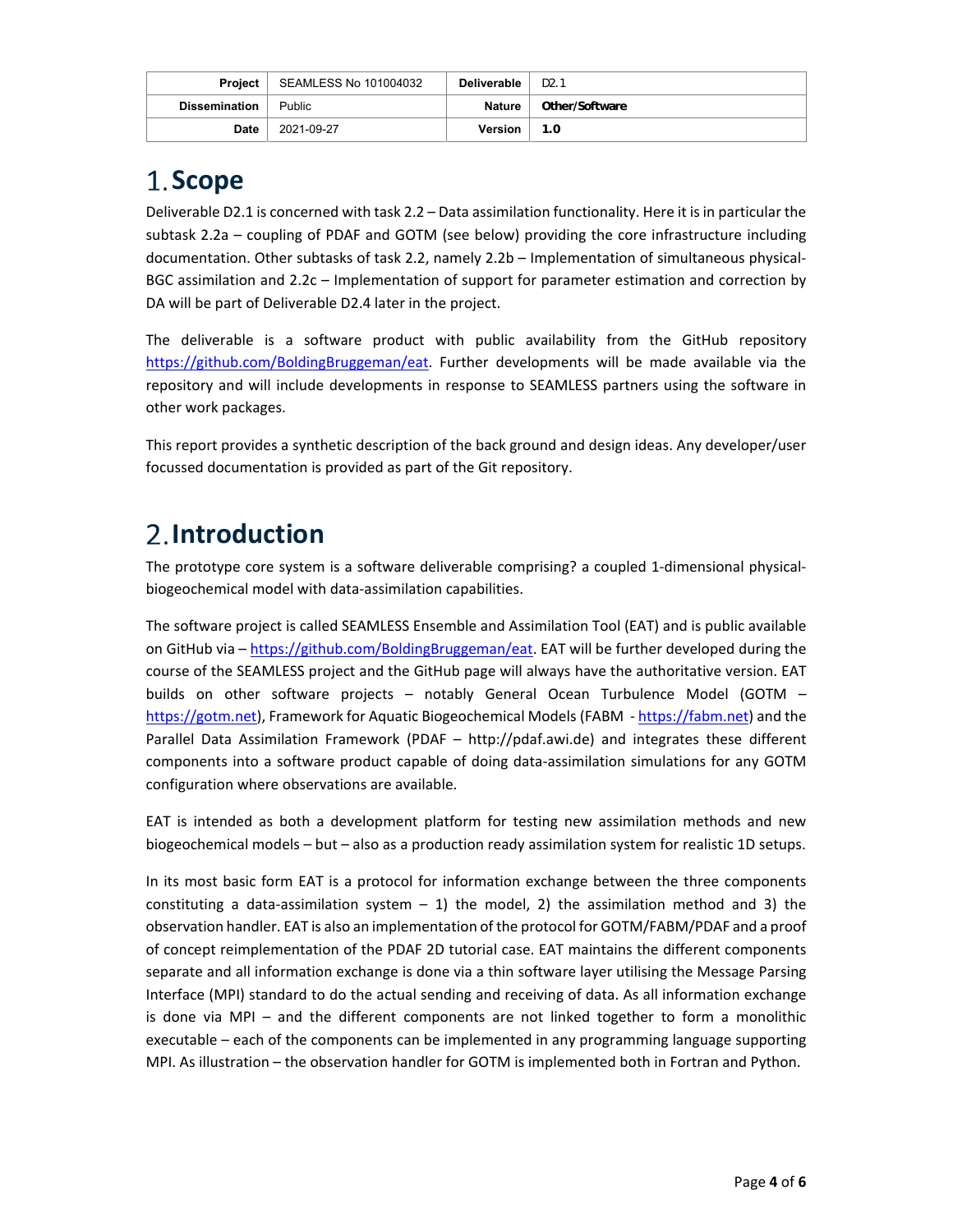| Project              | SEAMLESS No 101004032 | Deliverable    | D <sub>2</sub> .1 |
|----------------------|-----------------------|----------------|-------------------|
| <b>Dissemination</b> | Public                | Nature         | Other/Software    |
| Date                 | 2021-09-27            | <b>Version</b> | 1.0               |

MPI uses the term – communicators – for grouping processes together where messages can be sent and received between the processes belonging to the group.

During EAT initialization 6 communicators are defined. These are communicators for observation processes (O), filter processes (F) and model processes (M) as well as for the combinations of observation‐filter processes (OF), observation‐model processes (OM) and finally model‐filter processes (MF). The acronyms are used for logging purposes when running EAT.



The information exchange protocol is kept very simple and it might require updates in the future if use cases proves it necessary.

**OM communicator**: the observation handler sends observation times to all model processes.

**OF communicator:** the observation handler sends the number of observations (nobs) and observation vector to the filter process.

**MF communicator:** model processes send forecasts (in state vector form) to the filter process and after applying the filter process sends the analysis (also in state vector form) to each of the model processes.

The above is done every time observations are available. The observation handler signals no more observations by sending nobs=‐1 to the filter process and a non‐valid time string to the model processes.

One design aim of EAT is to make as few changes to the original software components as possible and instead write small software interface layers around the core functionality of the different